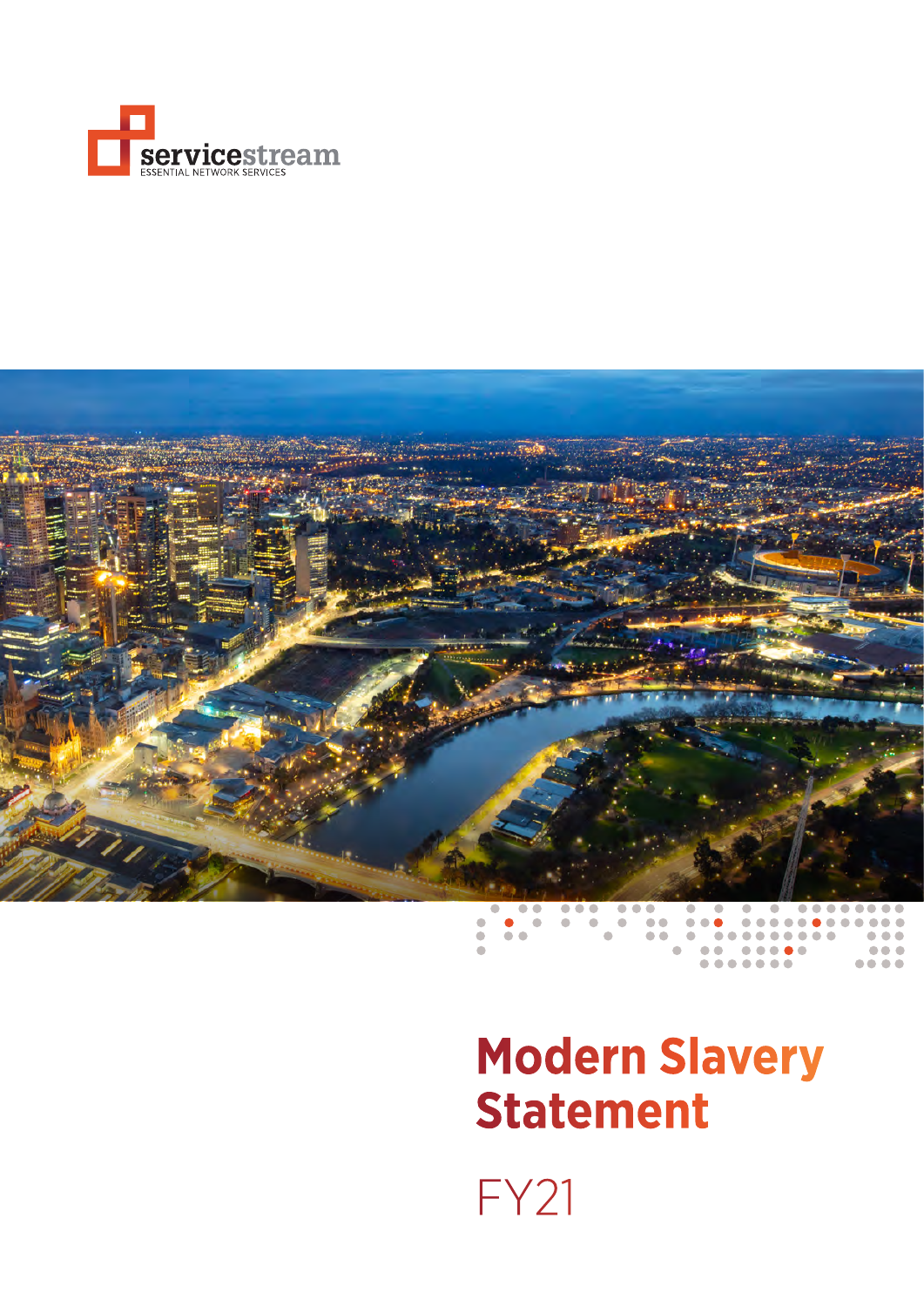# Service Stream Limited **Modern Slavery Statement**  FY21

31 December 2021

#### Att: Australian Border Force

Service Stream Limited (ABN 46 072 369 870) is pleased to submit this modern slavery statement pursuant to the Modern Slavery Act 2018 (Cth) in respect of the financial year 1 July 2020 - 30 June 2021 ("FY21 Reporting Period").

## **Reporting Entities Joint Statement**

Service Stream Limited is submitting a joint modern slavery statement on behalf of itself and the following whollyowned subsidiaries:

| <b>Service Stream Holdings Pty Ltd</b>              | <b>Comdain Civil Constructions Pty Ltd</b>       |
|-----------------------------------------------------|--------------------------------------------------|
| (ABN 58 008 027 978)                                | (ABN 38 092 269 040)                             |
| <b>Service Stream Fixed Communications Pty Ltd</b>  | <b>Comdain Civil Constructions (QLD) Pty Ltd</b> |
| (ABN 94 067 943 873)                                | (ABN 32136 971 741)                              |
| <b>Service Stream Mobile Communications Pty Ltd</b> | <b>Comdain Services Pty Ltd</b>                  |
| (ABN 74 095 043 057)                                | (ABN 44160096079)                                |
| Service Stream Energy & Water Pty Ltd               | Comdain Gas (Aus) Pty Ltd                        |
| (ABN 11 098 326 179)                                | (ABN 34 099 283 271)                             |
| <b>Comdain Infrastructure Pty Ltd</b>               | <b>Comdain Corporate Pty Ltd</b>                 |
| (ABN 50 092 035 419)                                | (ABN 48140995946)                                |
|                                                     |                                                  |

In this modern slavery statement, Service Stream Limited and the aforementioned subsidiaries are referred to as the "Service Stream Group".

The Service Stream Group is a provider of essential network services, including access, design, build, installation and maintenance. These services are provided across Australian fixed-line and wireless telecommunications networks as well as to a range of water, gas and electricity network owners and operators in Australia.

The Service Stream Group's principal governing body is a **[Board of Directors](https://www.servicestream.com.au/about/board-of-directors)** and the group is governed by a single [Corporate Governance Statement](https://cms.servicestream.com.au/assets/images/Service_Stream_Corporate_Governance_Statement_2021.pdf). The Service Stream Group's corporate support, sourcing and supply chain functions are managed centrally for all group entities. There are many shared suppliers across the group. All group entities follow policies and processes set by the Board.

The Service Stream Group's consolidated revenue for the FY21 Reporting Period was in excess of AU\$100 million as reported in the [2021 Annual Report](https://cms.servicestream.com.au/assets/images/Service_Stream_Annual_Report_2021.pdf).

For these reasons the Service Stream Group is providing a single, consolidated modern slavery statement.

 $\bullet$   $\bullet$   $\bullet$ 

 $\bullet$  $\bullet$  $\begin{array}{c} \begin{array}{c} \begin{array}{c} \begin{array}{c} \end{array} \end{array} \end{array} \end{array}$  $\sim$  $\bullet\bullet$  $\bullet$  $\blacksquare$  $\bullet$  $\bullet$  $\bullet$  $\triangle$  $\bullet\bullet\bullet$  $\bullet$  $\bullet$ 

 $\bullet\bullet\bullet$ 

 $\bullet$  $\bullet$  $\bullet\bullet\bullet\bullet\bullet$  $\bullet$  $\bullet$  $\bullet\bullet\bullet\bullet\bullet$ .... ..... ....  $\bullet\bullet\bullet\bullet$  $\bullet\bullet\bullet$  $\bullet$   $\bullet$   $\bullet$  $\bullet$  $\bullet\bullet$ .....  $\bullet\bullet\bullet\bullet\bullet$  $\bullet\bullet\bullet\bullet\bullet$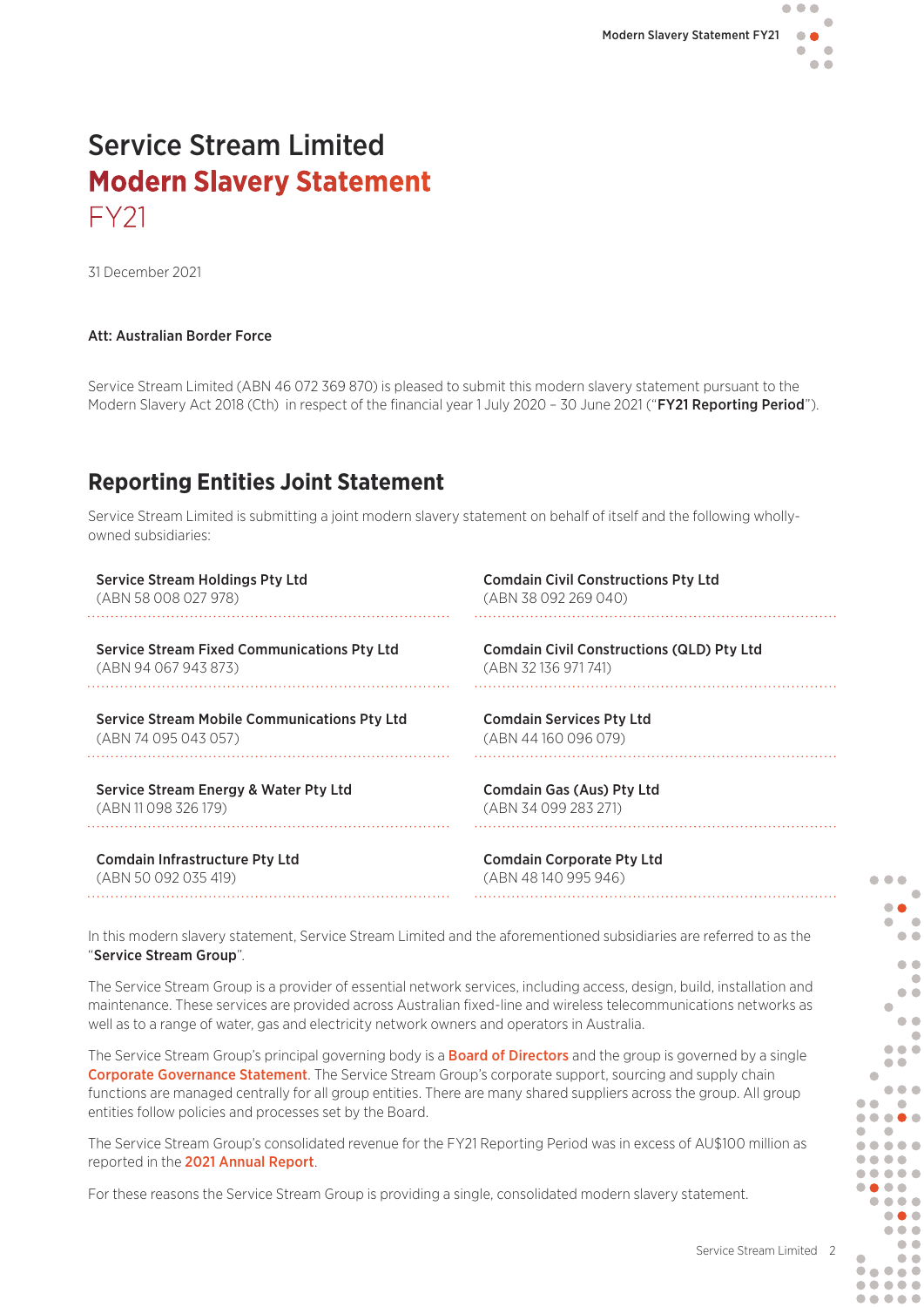# **Consultation**

The Managing Director and the Company Secretary of Service Stream Limited are, respectively, an executive director and the company secretary of each entity within the Service Stream Group. The Managing Director, Company Secretary and the Executive Management of each entity within the Service Stream Group was consulted during preparation of this modern slavery statement. The Managing Director and Company Secretary attended each Audit & Risk Committee meeting where the content of this modern slavery statement was tabled for review.

The Managing Director has endorsed this modern slavery statement.

# **Structure, Operations and Supply Chains**

#### **Structure:**

The Service Stream Group is listed on the Australian Stock Exchange (ASX: SSM). The group is comprised of a parent public company (Service Stream Limited) and privately incorporated wholly-owned subsidiaries. All entities are incorporated in Australia.

As at 30 June 2021, the Service Stream Group consisted of approximately 2200 employees and operated from more than 30 sites across Australia. Our direct employees are engaged either by contract or under award agreements. As at 30 June 2021 the Service Stream Group had approximately nine collective industrial instruments and four unions, with whom our employees are free to associate. The registered office for all group entities is located at Level 4, 357 Collins St Melbourne VIC 3000. The Service Stream Group does not operate from any overseas locations.

Service Stream Limited is a parent of a number of other wholly-owned subsidiary companies that are not specified in this statement and are not reporting entities for the purposes of the Modern Slavery Act 2018 (Cth). Details of all Service Stream Limited subsidiaries as at 30 June 2021 are set out in the [2021 Annual Report](https://cms.servicestream.com.au/assets/images/Service_Stream_Annual_Report_2021.pdf).



 $\blacksquare$  $\sqrt{2}$ 

 $\sqrt{2}$ 

 $\bullet$  $\bullet$ 

 $• • •$ ..... .....

 $\blacksquare$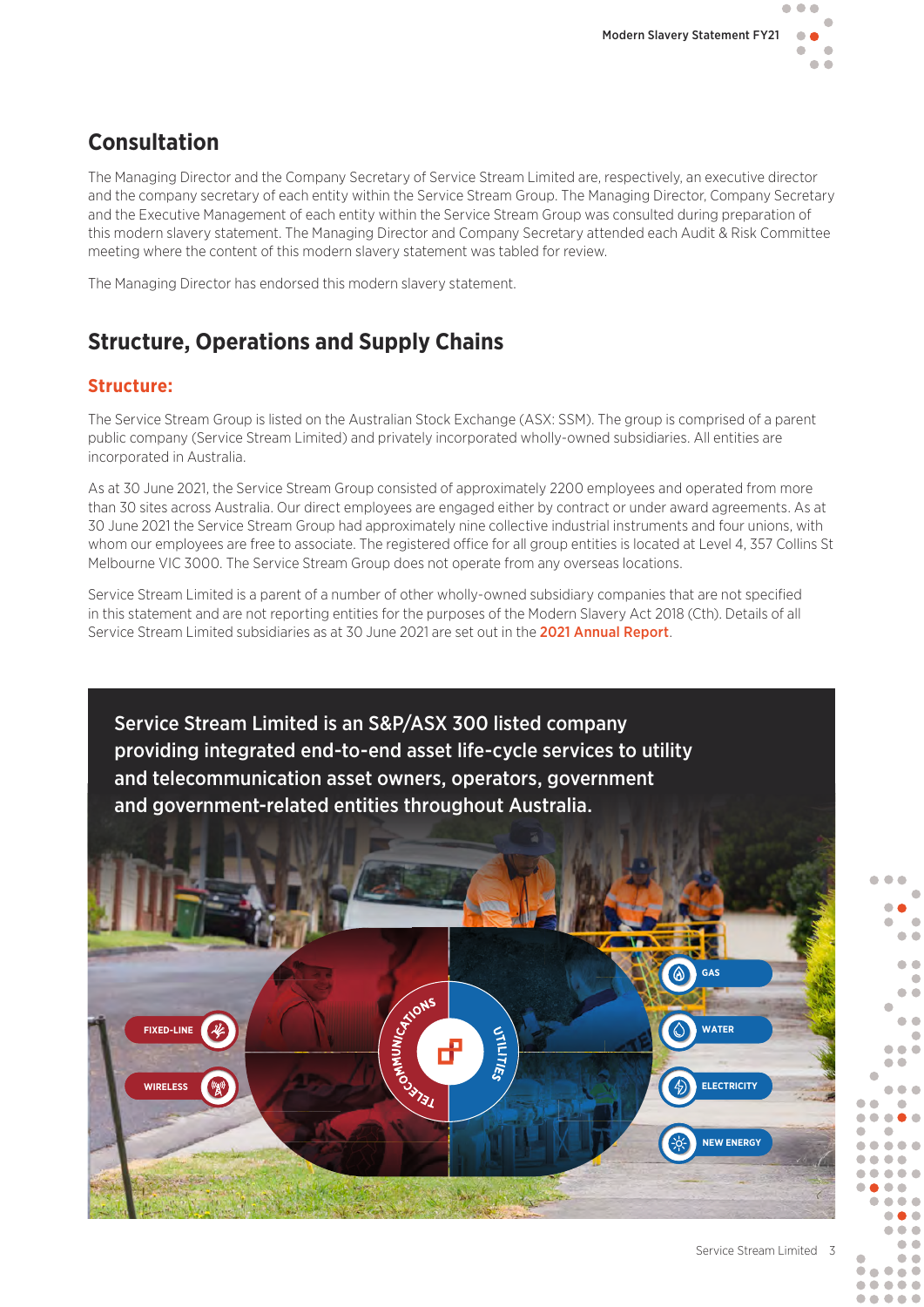#### **Operations:**

The principal services of the Service Stream Group's two operating segments during the FY21 Reporting Period were as follows:

#### 1 Telecommunications

The Telecommunications division provides a wide range of operations, maintenance, installation, design and construction services to the owners of fixed-line and wireless telecommunication networks in Australia. Service capability includes site acquisition, engineering, customer connections, service and network assurance, design and construction of wireless and fixed-line projects, as well as minor projects for asset remediation, augmentation and relocation.

#### 2 Utilities

The Utilities division provides a wide range of specialist metering, new energy, inspection & compliance, operations, maintenance, design & construction services to utility network owners and operators and other customers in Australia.

The Service Stream Group did not have any international operations during the FY21 Reporting Period.

One entity in the Service Stream Group is a party to a joint venture arrangement as detailed in the [2021 Annual Report](https://cms.servicestream.com.au/assets/images/Service_Stream_Annual_Report_2021.pdf). The principal place of business of the joint operation is in New South Wales, Australia.

#### **Supply Chains:**

The products and services (including labour) that contribute to the Service Stream Group's principal services in its two operating segments include:

- A national workforce consisting of employees and more than 3000+ contractors who are engaged by the Service Stream Group to perform certain field services. For example a telecommunications technician that performs customer connections of broadband services. This field workforce is located in Australia.
- The supply of consumables and materials to clients for incorporation into the works we perform under services and construction contracts. Some of these materials are manufactured overseas but are supplied to the Service Stream Group by distributors located in Australia. The Service Stream Group does not manufacture any materials.

## **Risks of modern slavery practices in the operations and supply chains of the Service Stream Group**

The Service Stream Group is a provider of essential network services in Australia, including access, design, build, installation and maintenance activities. Each of the two operating segments in the Service Stream Group engage a large subcontractor field workforce to carry out the principal activities whereby the relevant operating entity will contract with a prime corporate contractor (for example, a company or trust) that employs workers to perform the principal field work.

We have assessed that the most likely risk of modern slavery practices occurring within the Service Stream Group's supply chains will be within our subcontracted labour workforce, in particular those prime subcontractors who employ migrant workers with limited ability to read or write in English. This risk is not particular to the Service Stream Group but exists in any industry that relies on a manual, low-skilled migrant workforce, such as the construction, real estate, security and cleaning industries. The risk is more evident where the services occur in emerging overseas economies. The risk is less apparent in developed economies with robust workplace relations laws such as Australia, where Service Stream's operations are entirely located.



 $\bullet$   $\bullet$   $\bullet$  $\overline{a}$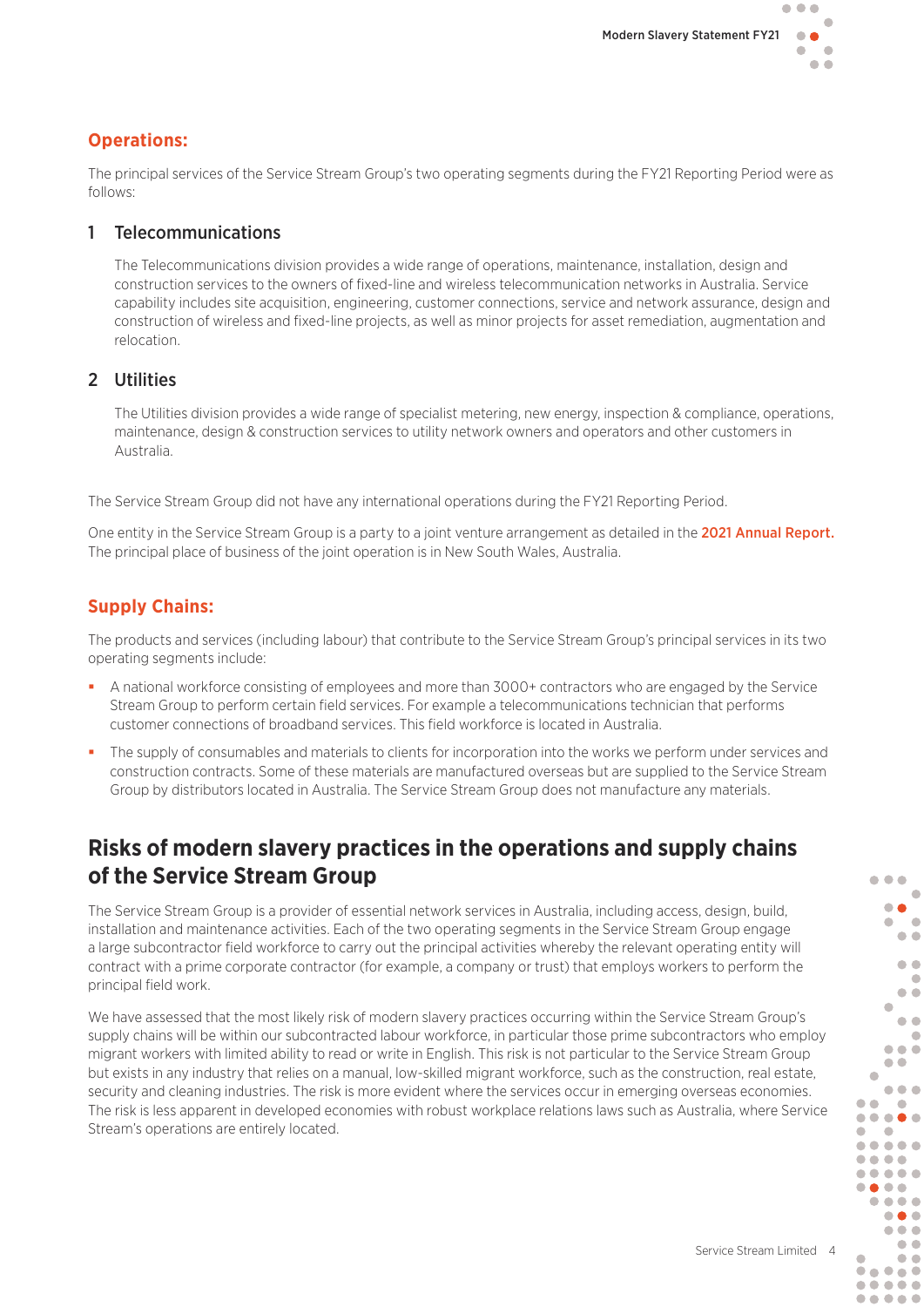## **Actions taken by the Service Stream Group to assess and address these risks, including due diligence and remediation processes**

#### **Due Diligence**

During the previous reporting period, the Service Stream Group conducted an extensive review of all relevant direct subcontractors and suppliers to assess whether modern slavery practices were occurring in the Service Stream Group's supply chains. During this supply chain review, the Service Stream Group:

- prepared a survey with a series of questions based on the indicators of modern slavery practices as advised by the Australian Government in the Commonwealth "[Modern Slavery Act 2018: Guidance for Reporting Entities](https://respect.international/wp-content/uploads/2020/01/Commonwealth-Modern-Slavery-Act-2018-Guidance-for-Reporting-Entities.pdf)":
- issued the survey to representatives of more than 1400 direct suppliers and prime subcontractors; and
- issued follow-up questions directly to certain respondents where we sought additional information.

During the FY21 reporting period, as committed to in our **[Modern Slavery Statement for FY20](https://cms.servicestream.com.au/assets/images/Service-Stream-Modern-Slavery-Statement-2020.pdf)**, the Service Stream Group implemented prequalification questionnaires for new subcontractors and suppliers being onboarded to Service Stream Group. The questionnaires aim to identify whether a potential subcontractor or supplier engages in employment practices that are possible indicators of modern slavery risks. Where the answers warrant further investigation, the relevant supplier or subcontractor will either be referred for further due diligence or declined from supplying to the Service Stream Group.

#### **Remediation**

The Service Stream Group engages a full time Health, Safety, Environment & Quality Team with resources in every State providing advice, coaching and support to employees and subcontractors in managing safe and lawful work practices. To ensure every worker is safe while working for the Service Stream Group, our HSE specialists provide in-person field supervision of our field workforce and regularly engage with clients and other stakeholders to drive improvement in risk management practices across the wider industry and provide practical tools, such as the Field Supervision 'My Safety Handbook' to facilitate conversations between frontline managers/supervisors and our subcontracted workforce. More detail on the Service Stream Group's programs targeted at Health & Safety, Environment, Community, People and Governance can be found in our [2021 Sustainability Report](https://cms.servicestream.com.au/assets/images/Service_Stream_2021_Sustainability_Report.pdf).

During the FY21 Reporting Period the Service Stream Group implemented new controls aimed at minimising the risk of modern slavery practices occurring in its operations and supply chains, including:

- implementing a modern slavery prequalification questionnaire for new subcontractors and suppliers being onboarded to the Service Stream Group;
- updating the Service Stream Group's standard-form supply and subcontracting contracts with anti-modern slavery provisions, audit rights and reporting requirements for suppliers and subcontractors to the group; and
- training staff to increase their understanding of the requirements of the Modern Slavery Act 2018 (Cth).

## **How the Service Stream Group assesses the effectiveness of these actions**

In the next reporting period the Service Stream Group's internal audit function will conduct a scheduled review of the implemented modern slavery controls to determine:

- how effectively the controls have been implemented;
- **i** if the controls are meeting their objectives; and
- whether more controls are needed.

The internal auditor reports on the outcome of these reviews to the group's Audit & Risk Committee, which is attended by the Board and Executive Management for each of the reporting entities in the Service Stream Group.



 $\bullet$   $\bullet$   $\bullet$  $\overline{a}$  $\bullet$  $\blacksquare$  $\rightarrow$  $\bullet$  $\bullet$  $\blacksquare$  $\bullet$  $\bullet$  $\bullet$  $\blacksquare$  $\bullet\bullet\bullet$  $\bullet$  $\bullet$ 

 $\bullet\bullet\bullet$ 

 $\bullet$  $\bullet\bullet\bullet\bullet\bullet$  $\blacksquare$  $\sim$  $\bullet\bullet\bullet\bullet\bullet$ .... ..... ....  $\bullet\bullet\bullet\bullet$  $\bullet\bullet\bullet$  $\bullet\bullet\bullet$  $\bullet$  $\bullet\bullet$ ..... .....  $\bullet\bullet\bullet\bullet\bullet$ 

 $\bullet$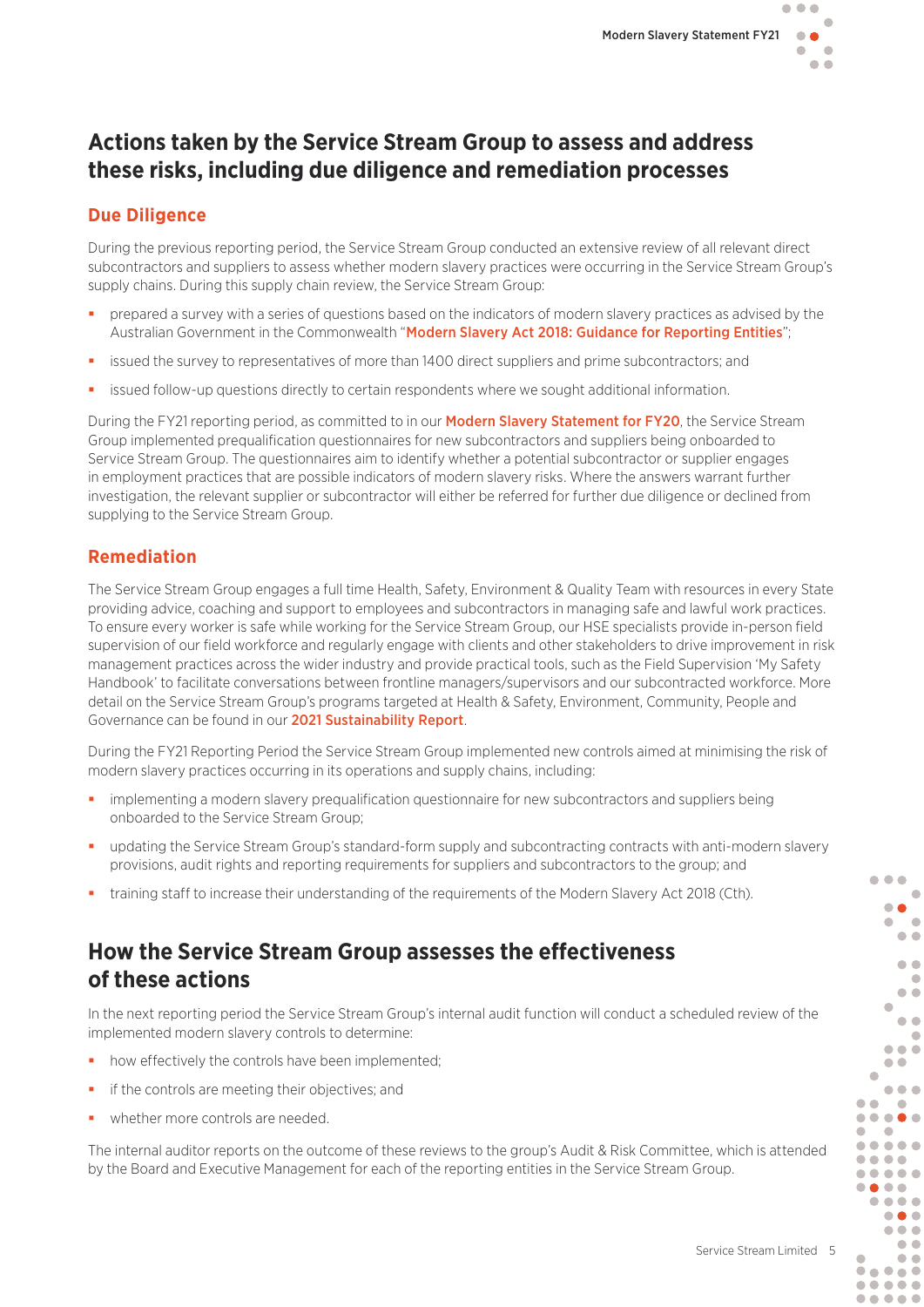

Additionally, all whistleblower reports and investigation outcomes are reported on an anonymous basis to the Board. This enables the Board to understand whether the issue to which the grievance relates has been rectified, and set procedures and policies to ensure the issue is appropriately addressed and permanently resolved.

#### This statement was approved by the Board of directors of Service Stream Limited at a meeting of directors on 8 December 2021:

Brett Gallagher, Leigh Mackender, Greg Adcock, Tom Coen, Peter Dempsey, Deborah Page AM, Elizabeth Ward.

Signed,

**Leigh Mackender**  Managing Director **Service Stream Limited**